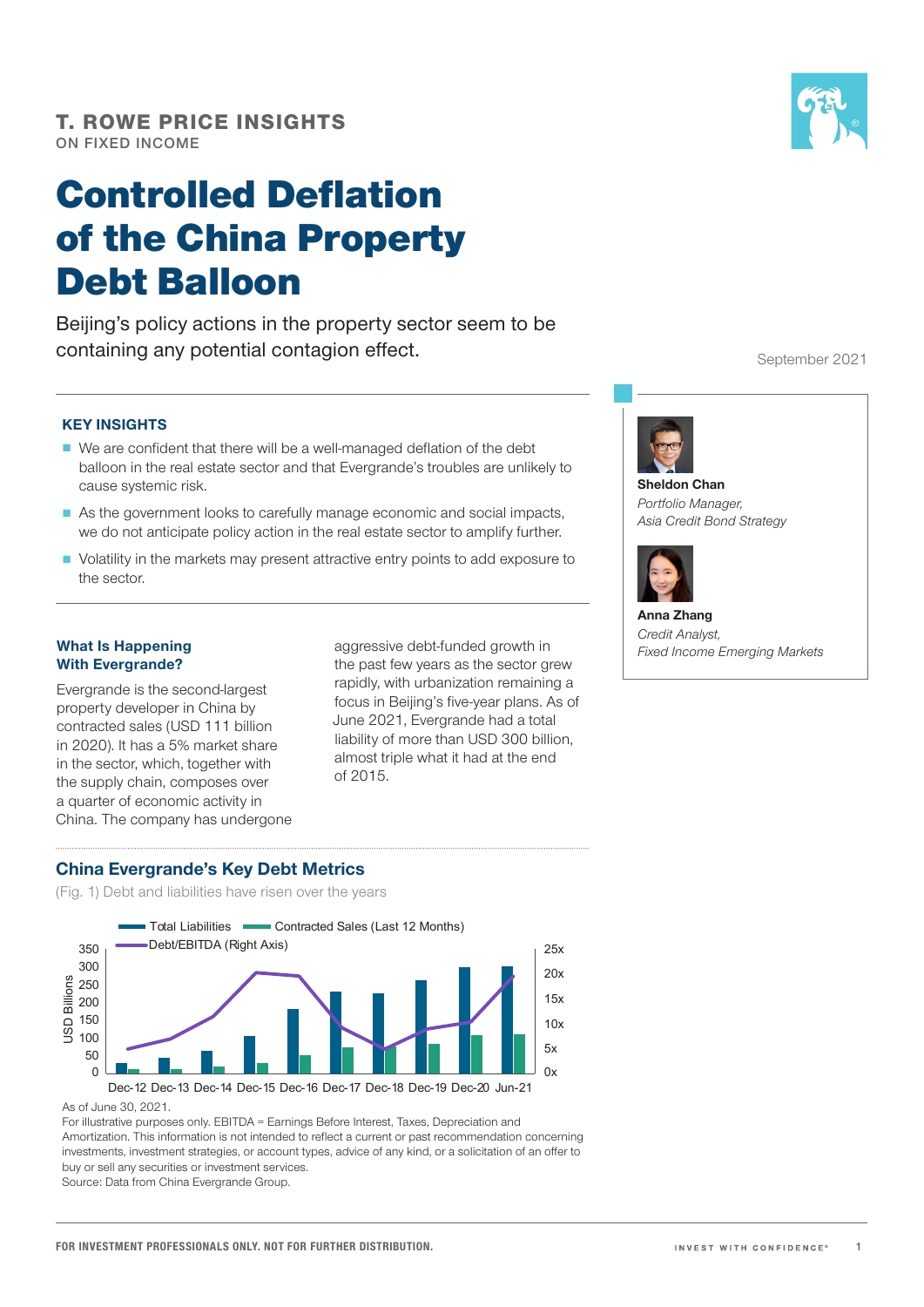### **USD High Yield China Real Estate Bond Yields Have Risen**

(Fig. 2) Offshore investors turn cautious as financing channels narrow



**Past performance is not a reliable indicator of future performance.** Sources: Bloomberg Finance L.P./J.P. Morgan Chase (see Additional Disclosure), analysis by T. Rowe Price.

Over the past few months,

Evergrande's financial situation has worsened. To avoid a disorderly default and contain the impact, Chinese regulators have moved to centralize all lawsuits against the company at the Guangzhou Intermediate Court.

#### **Policy Backdrop: Spread Widening**

China real estate credit spreads have widened since the government started to tighten policies for the sector last year, with measures such as the introduction of the "three red lines" for developers and "two red lines" for banks.

The three red lines policy dictates the cash to short-term debt, liability to asset (excluding contract liability), and net gearing ratios that property companies must achieve by 2023. It signals Beijing's intent to inject greater discipline into the sector. Similarly, the two red lines policy for banks is aimed at capping mortgage lending and overall property‑related loans. While the intention is to ensure the long-term healthy development of the property sector, banks have been prudently reviewing their lending to the sector, which has contributed to tighter onshore financing channels for developers.

The three red lines policy has been particularly effective in curbing some of the more aggressive growth strategies

among the developers. Year to date, the industry has become more prudent with land banking activity (acquiring land for future development), with average land purchases declining to 24% of contracted sales in 1H21 from 39% in 2019 (and 34% in 2020). We have started to see improvements across the board since the three red lines policy was first unveiled, with several names in a list of China's leading developers performing better on key metrics tracked by policymakers. (See Fig 3.)

#### **The Implications of Government Policy Action**

#### **We do not believe that a default by Evergrande will cause systemic risk in China's credit markets.**

We believe that there will be a well-managed deflation of the debt balloon and that the current turbulence is unlikely to pose a test of financial stability in China. Although one of the larger developers, Evergrande accounts for a small amount of total sales in a fragmented industry. We expect that any impact to the banking system will be manageable and that the government will instead focus on the social fallout of unfinished housing units, followed by property supply chain suppliers exposed to Evergrande payables. Evergrande's offshore

We believe that there will be a well-managed deflation of the debt balloon and that the current turbulence is unlikely to pose a test of financial stability in China.

**— Sheldon Chan** *Portfolio Manager, Asia Credit Bond Strategy*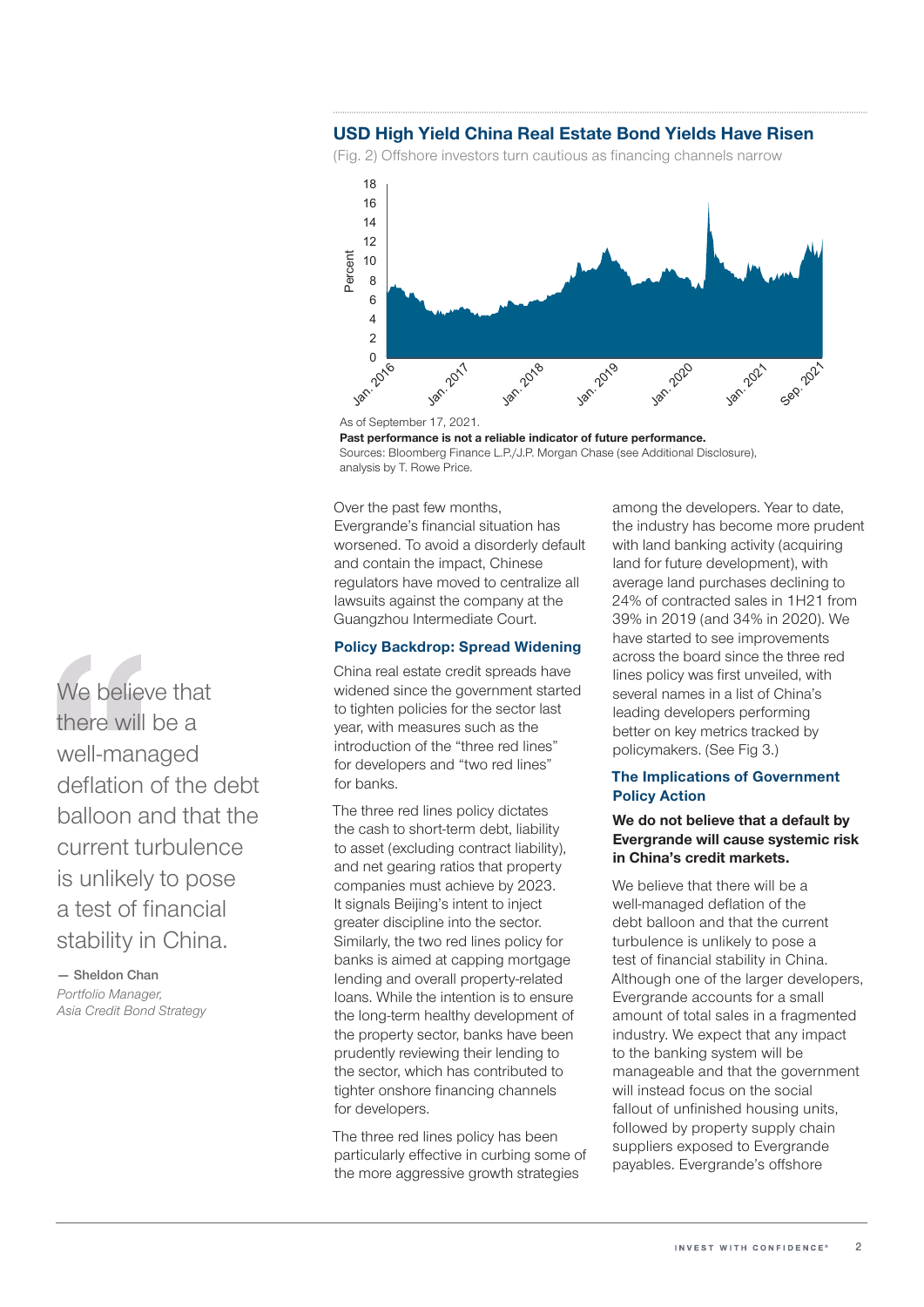## **Policy Impact on Selected Major China Property Developers**

(Fig. 3) Fewer breaches of government-tracked metrics over time



As of June 30, 2021. For illustrative purposes only. Source: Data from individual companies.

USD bonds are currently trading at around 20-30 cents on the dollar.<sup>1</sup> but this reflects their lower ranking in claims. We expect onshore debt and liabilities will have priority in any debt restructuring process, and regulators are watching these closely to help ensure an orderly process.

Policymakers will also be mindful of the potential social and economic impact. It is worth remembering that the implementation of policies in the property sector historically moves in cycles, starting with actions that initially lead to negative market reactions and hits to confidence, followed by efforts to stabilize sentiment.

#### **Policy toward the real estate sector is unlikely to be amplified further.**

Physical market indicators such as average sales price, land sales, and new housing starts have all moderated recently, indicating some degree of policy success. China's National Bureau of Statistics recently commented that the property curbs have contained unreasonable demand while at the same time warned that contagion impacts on the real estate industry need to be monitored closely. Our view is consistent with our conversations with management teams of the larger developers as well as industry consultants, where it is

generally believed that we have seen the peak of policy tightening.

That said, we do not expect any material loosening of property policy in the near term. As part of the government's strategy to structurally reduce risk in the broader financial system, the three red lines and two red lines policies were introduced as multiyear initiatives that are due to be "tested" in 2023 and 2024.

#### **We expect the Asia high yield market to continue to differentiate among the different developers.**

Under the three red lines, the trend of consolidation and divergence will likely continue. In 2016–2018, mainly large developers gained market share. The top 50 developers' market share collectively grew from 36% in 2016 to 51% in 2018, remaining largely stable since. As regulators are determined to achieve their policy goals, developers with stronger execution and financial management should gain market share, with more stressed players exiting the market. Regardless of the overall monetary policy of China, funding available to the residential property sector will be closely controlled. Those that are unable to meet the three red lines requirement will suffer the most in a tight funding environment. Therefore, more defaults are possible in the near future.

Policymakers will also be mindful of the potential social and economic impact.

**— Sheldon Chan** *Portfolio Manager, Asia Credit Bond Strategy*

The implementation of policies targeted at curbing property developers' leverage should ultimately lead to a healthier sector backdrop and more sustainable balance sheets.

**— Anna Zhang** *Credit Analyst, Fixed Income Emerging Markets*

<sup>1</sup> As of September 24, 2021, and is subject to change.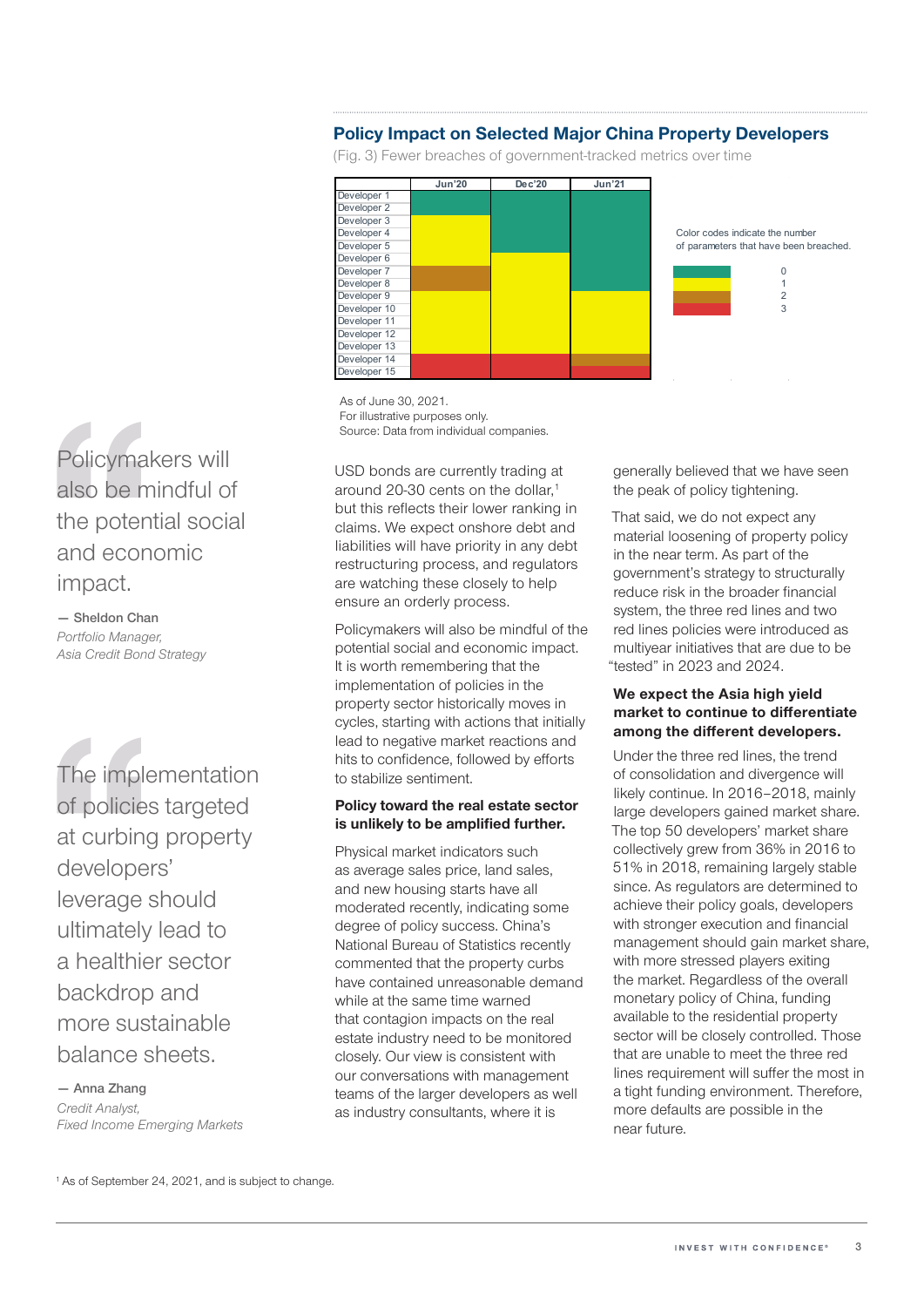#### **Impact on Investment Approach**

We remain constructive on the long-term investment opportunities within the Chinese high yield real estate sector. The implementation of policies targeted at curbing property developers' leverage should ultimately lead to a healthier sector backdrop and more sustainable balance sheets.

Evergrande's offshore USD bonds account for 5% of the Asia USD high yield universe.<sup>2</sup> A period of elevated high yield default rates may lead to USD market access being shut for weaker issuers. Not all developers will get through this period of tighter

funding easily. We would not rule out the potential for more companies to come under stress with further credit defaults. This may keep volatility elevated for the China high yield market and present attractive entry points to add exposure to the sector.

However, we do not expect fundamentally sound issuers to face sustained credit stress, and we expect contagion to broader Asian or global credit markets to remain contained. We believe that the diverging nature of the sector means that a fundamentally driven, bottom‑up investment process is crucial in seeking to identify the best ideas to generate alpha for portfolios.

<sup>1</sup> As of September 24, 2021. Source: J.P. Morgan Chase (see Additional Disclosure).